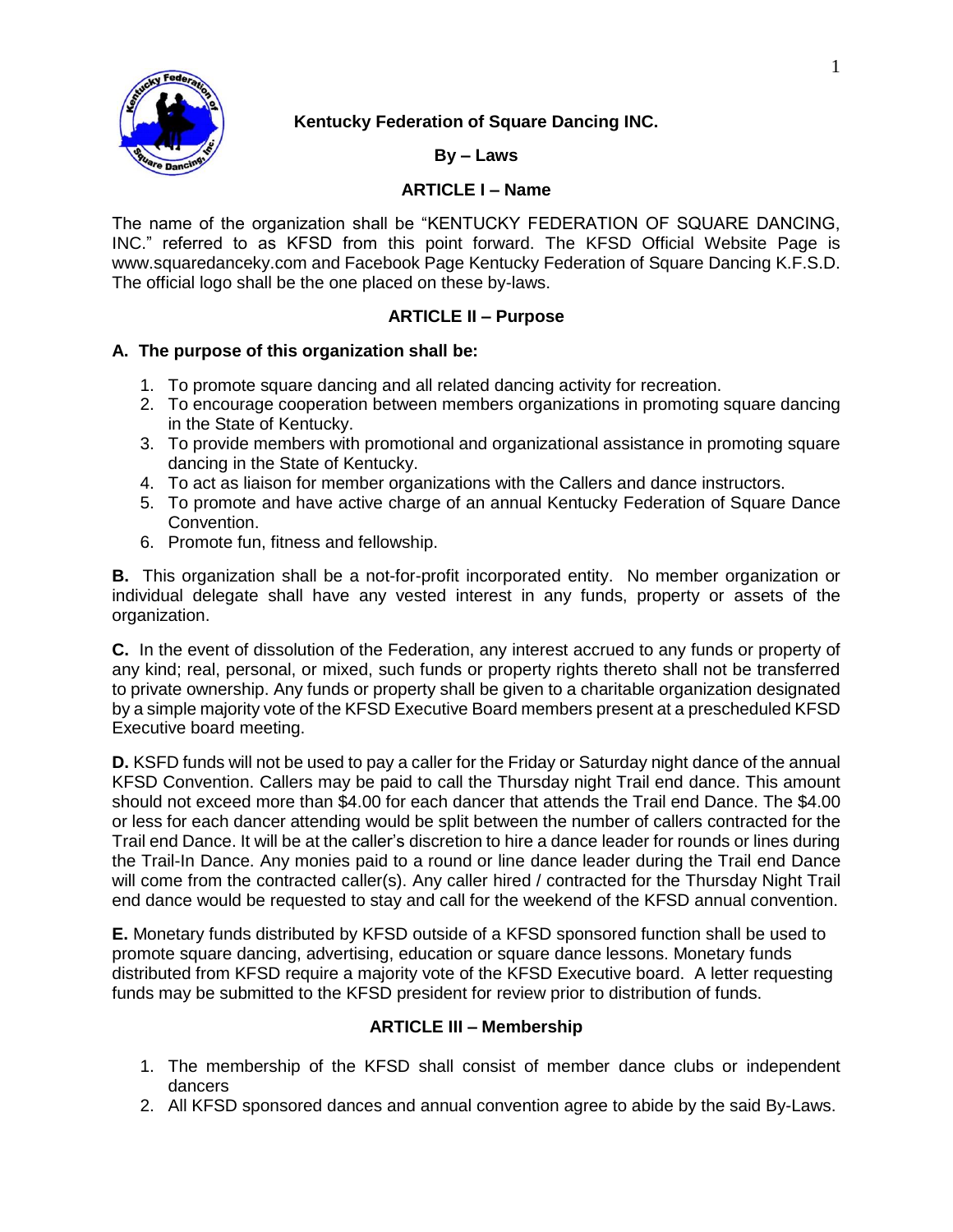- 3. The KFSD Executive Board may approve new club memberships by providing a club registration form.
- 4. Dancers or any individual using intoxicating beverages or drugs on the premises shall be subject to removal from the KFSD Executive Board.

# **ARTICLE IV – Officers**

There will be seven (7) KFSD Executive Board Officers

The KFSD Executive Board Officers will consist of: President, Vice President, Secretary, Treasurer, Co-Treasurer, Past President Advisor and a Dance Leader. There must be at least two Officers from each active Region on the KFSD Executive board. The KFSD officers will hold office beginning November 1<sup>st</sup> and ending on October 31<sup>st</sup> of the following year. The Elected officers of the KFSD Executive Board will have full authority and power to determine all questions of policy and administer the affairs of the KFSD within the provision of the bylaws.

The KFSD Executive Board will direct the investment and care of the funds of the KFSD in a Kentucky statewide bank to be agreed upon by the Executive Board.

A simple majority of the KFSD Executive Board members present shall constitute a quorum.

In order to hold office the person must be a graduated active square dancer (an individual who regularly participates in square dance activities) for two (2) years. An established square dance caller may only hold the position of "Dance Leader" if elected to the KFSD Executive Board.

# **A. President**

- 1. Shall preside at all meetings of the KFSD
- 2. Shall perform all duties usually incidental to the office of President
- 3. Shall designate appointed officers and appoint additional committees as needed with approval of the KFSD Executive Board.
- 4. In the event the President cannot continue his/her duties the Vice President shall assume the position of the President for the remaining of the year and the office of the Vice President shall be filled by the KFSD Executive Board for the remaining of the year.
- 5. After the President's term expires, the President will serve in an advisory position to the incoming President for (1) year.

# **B. Vice-President**

- 1. Shall in the absence of the President perform the duties of presiding at all KFSD meetings
- 2. Shall perform other duties delegated to them by the President
- 3. Shall secure the venue, hotels, flyers and caller(s) for Thursday night Trail-In Dance for the following year's convention.

# **C. Secretary**

- 1. Shall record and file, for permanent record, the minutes of all meetings.
- 2. Shall prepare and distribute all notices required under these By-Laws or as directed by the President or KFSD Executive Board.
- 3. Shall be responsible for all official correspondence of the KFSD Executive Board.
- 4. Shall maintain records as required by the KFSD Executive Board.
- 5. Shall notify the USDA representative of any change of KFSD sponsored dance dates and locations.
- 6. Shall keep a yearly updated club membership for Square Dance clubs and independent members to KFSD.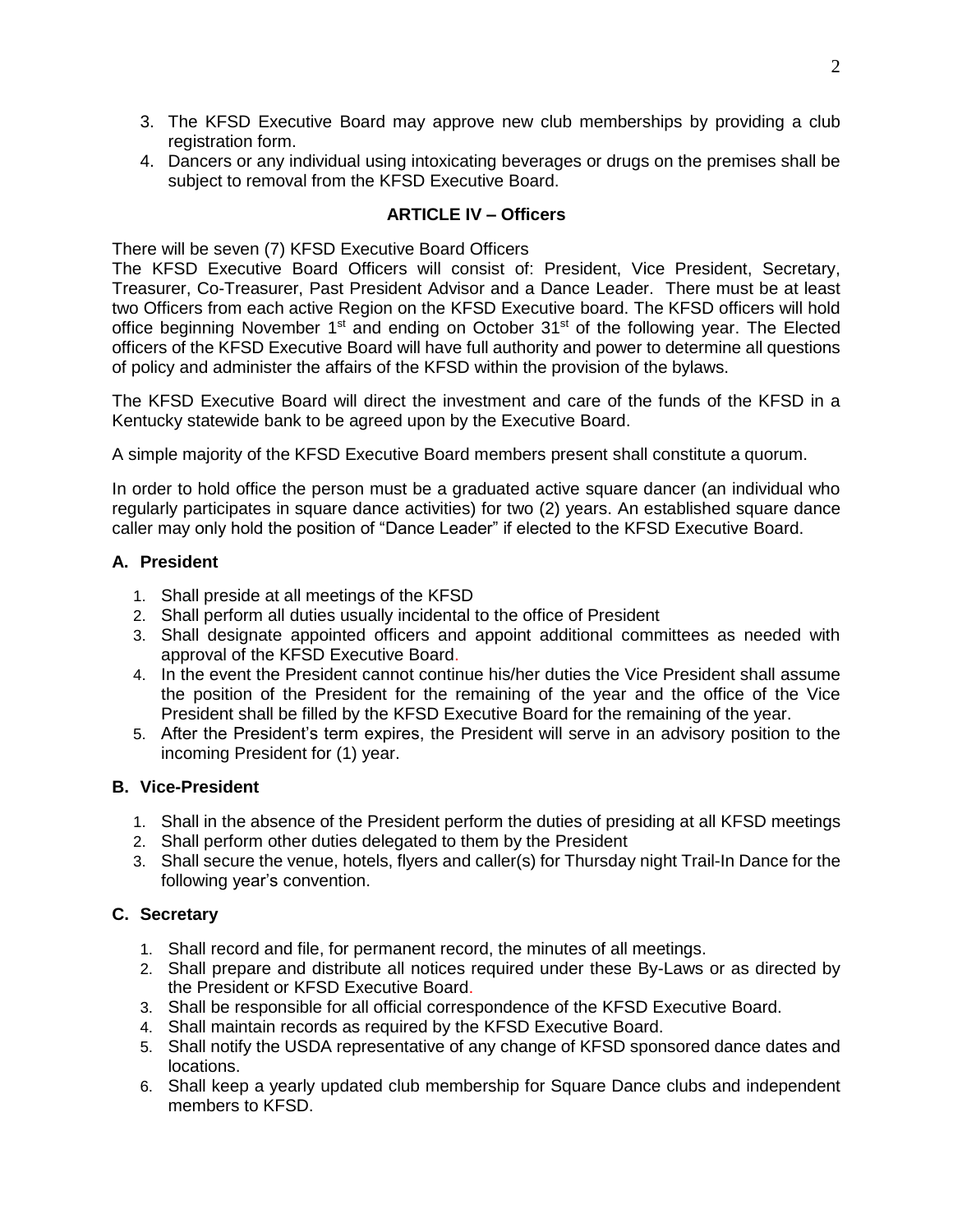7. Shall secure any ASCAP-BMI licensing needing for all KFSD sponsored dances / events.

### **D. Treasurer / Co-Treasurer**

- 1. The KFSD Executive Board shall maintain one account in a depository designated by the KFSD Executive Board and covered by the Federal Deposit Insurance Corporation in the name of the KFSD.
- 2. Funds of the organization shall be used and expended under the direction of KFSD Executive Board.
- 3. Shall keep accurate books and records of the financial condition of the organization and shall make such books available for inspection by the KFSD Executive Board. All books shall be adapted to an accounting system on a cash basis.
- 4. Shall prepare and submit a report of the financial records at all KFSD meetings.
- 5. Shall be responsible for dance registration forms and monies related to the annual KFSD convention. There shall be two signatures on each check by a KFSD Executive board member. A valid receipt must be provided prior to reimbursement. Any bill submitted to the KFSD for reimbursement must be approved by 2 persons on the KFSD Executive Board. The board member submitting the receipt for reimbursement may not sign the check or be one of the two (2) board members approving the reimbursement. In the case of the Treasurer submitting reimbursement for an expense, the President and Vice President will give approval for this bill before a check is issued.
- 6. An annual report including the wrap-up of the current convention shall be prepared and submitted to the KFSD Executive Board by October 31<sup>st</sup> of each year.
- 7. Shall file a yearly tax document within state/federal guidelines.
- 8. Shall pay for ASCAP-BMI licensing required for KFSD sponsored dances / events.

### **E. Past President Advisor:**

- 1. Shall attend all KFSD Executive Board meetings.
- 2. Past President will serve in an advisory position to the incoming President for (1) year to provide advice and guidance.

### **F. Dance Leader:**

- 1. Shall provide a point of view from the dance leader perspective in what the dance leaders would like to see out of the KFSD organization and at the annual convention.
- 2. The Dance Leader will be in charge of securing callers, cuer's and line dance instructors for the following year's convention to exclude the Trail-In Dance.
- 3. The Dance Leader will be in charge of programming the callers and dance leaders.

Vacancies – should any office of this organization become vacated by reason of resignation or otherwise, that office shall be filled by the KFSD Executive Board. The vacant position will be filled from the same region if possible. Such appointees shall serve the remainder of the term. A board member should hold one (1) office only with exception of Past President Advisor.

Salaries – no elected officer of this organization shall receive a salary. The elected officers of this organization shall be entitled to reimbursement for expenses incidental to the handling of the affairs of the organization.

Personal Liability – All debts or obligations incurred by an elected officer of this organization in the discharge of duties shall be an obligation of the organization and no personal liability shall attach therefore.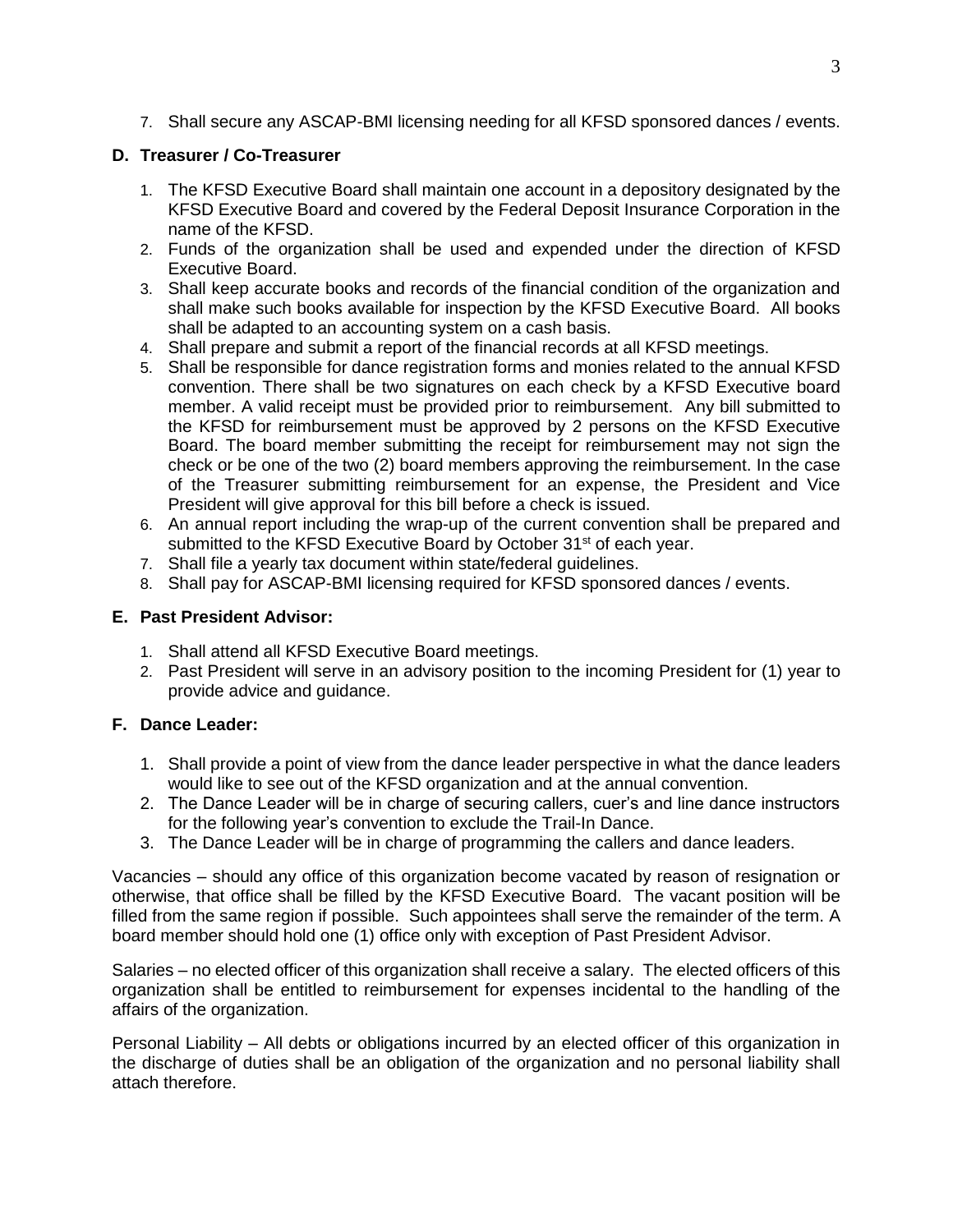By-Law amendment changes may be requested no more than two (2) times during a KFSD scheduled year (November 1-October 31). These By-Laws may be amended by a written request of the proposed changes to the KFSD Executive Board. An open meeting to vote on the proposed changes shall require a 21 day advance notice to KFSD dance members. Such proposed changes shall be included in the 21 day advance notice via a mailed letter to club presidents belonging to KFSD, an email to member club presidents, a notification on the KFSD website and word of mouth. At said KFSD Open meeting, the proposed amendment will be ready and voted upon by all KFSD dance members present at the said meeting. If, by a two-thirds 2/3 majority vote; adopt amendment changes; shall take effect at the time specified in the said amendment.

#### **ARTICLE VI – Meetings**

An "Open" (Open=All KFSD Dance members) meeting may be held during the year. All planned Open meetings require a 21 day advance notice via a mailed letter to club presidents belonging to KFSD, an email to member club presidents, a notification on the KFSD website, and word of mouth. KFSD Executive Board shall meet as necessary to handle business.

### **ARTICLE VII - Election of Officers**

KFSD shall hold its annual meeting in August or September prior to the September annual convention to elect a new KFSD Executive board for the upcoming dance year (November 1 – October 31). A person may hold one (1) position only on the KFSD Executive board. The time and place will be advertised at least 21 days in advance via Article VI-Meetings in said by-laws. Nominations may be taken from the floor during this meeting or a nomination form may be submitted to one of the KFSD Executive board members in advance. A vote will be held at this meeting to elect the new KFSD Executive Board. Election of officers shall be by a simple majority vote of the voting dancer membership present at the open scheduled meeting. In the event the President resigns from the board, the KFSD Executive board may choose someone to sit in as "Advisor" for the upcoming year. A nominee not able to attend the open meeting for election of officers may provide a typed and signed letter addressed to the current president of KFSD acknowledging their will or desire to hold an elected position on the KFSD Executive board.

If only one candidate is nominated for an office, the election shall be by a voice vote from the floor. If more than one candidate is nominated for an office, the election shall be held by secret ballot.

### **ARTICLE VIII – Committees**

Special Committees may be appointed by a majority vote of the KFSD Executive Board. These said committees would not have voting privilege at a KFSD Executive Board Meeting.

### **ARTICLE VIII – Voting**

All active KFSD membership dancers have voting rights during an Open Meeting must be present to vote. The KFSD President shall not make a motion, 2<sup>nd</sup> a motion and will only vote in case of a tie. Members of the KFSD Executive Board will be the only ones making a motion or voting during a KFSD Executive Board Meeting. Each KFSD dance member present has a vote during an open meeting.

### **ARTICLE X- REGIONS**

The KFSD shall be divided into four regions within the State of Kentucky to include individuals,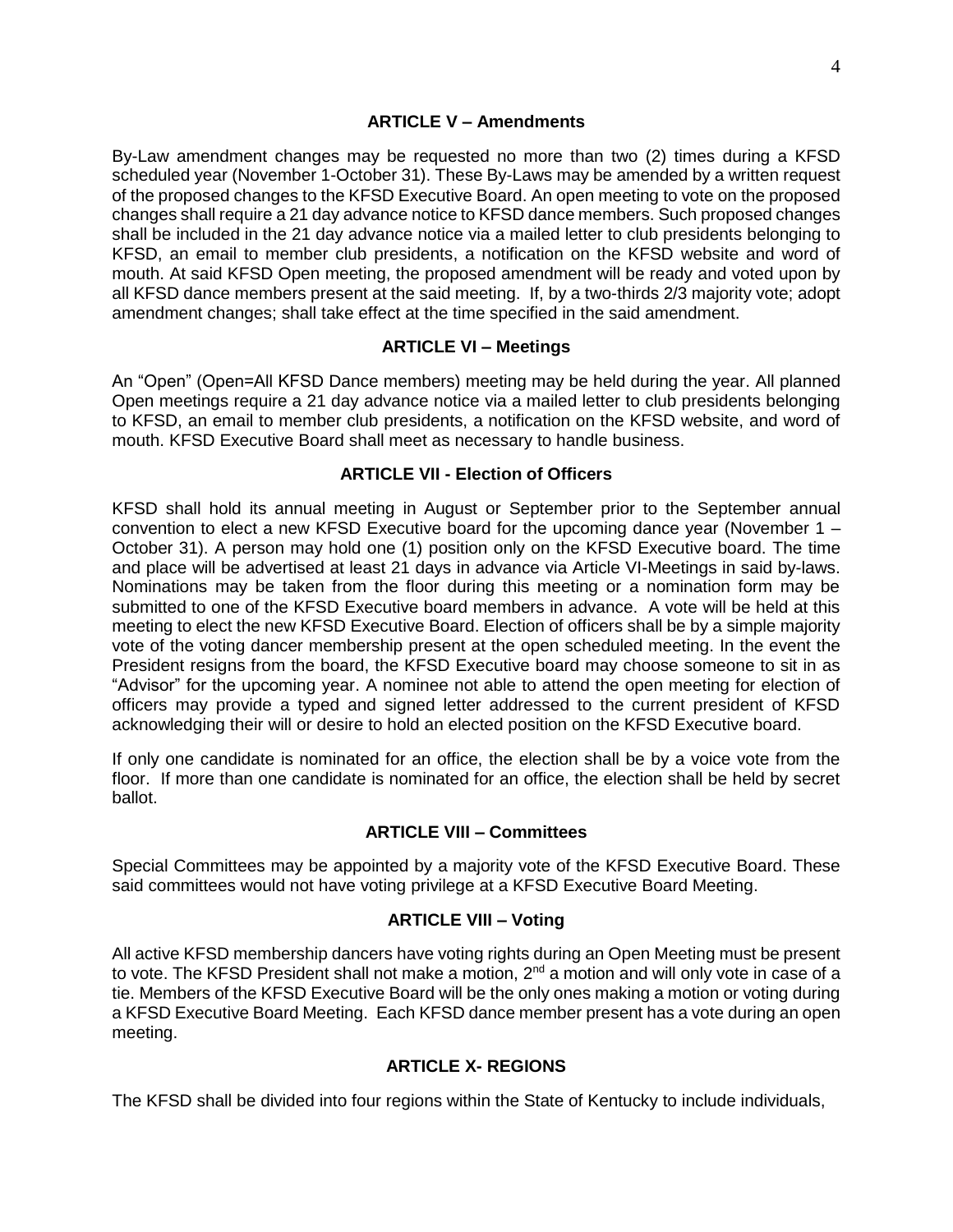member clubs and organizations, callers, cuer's, and line dance instructors in each of the regions to which they belong: A neighboring club outside of Kentucky may join/belong to the KFSD with approved membership.

#### **KFSD - YEARLY CONVENTION**

The Kentucky Federation of Square Dancing, Inc. annual convention will be held the 2<sup>nd</sup> full weekend beginning with Thursday in September each year. The Convention shall be held in the state of Kentucky. The KFSD annual Convention may alternate between the Regions. All days set forth for the annual KFSD convention shall be in the month of September.

All Venue contracts must be approved by the KFSD Executive Board for all yearly Convention dates.

#### **REGIONS**